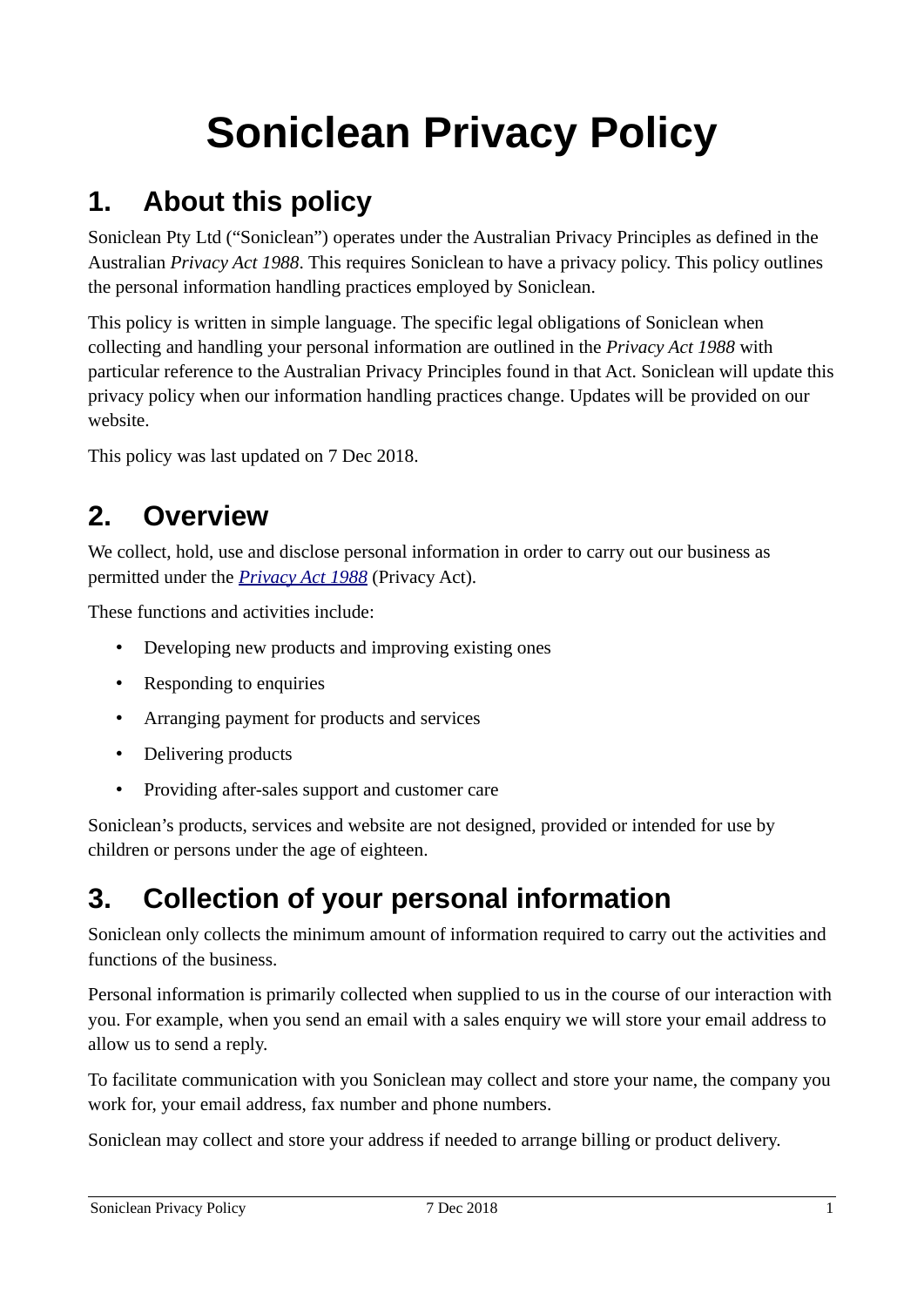Soniclean does not collect or store any other information about you.

Your personal information is only collected when supplied by you. Soniclean does not collect personal information through any other means.

# **4. Additional information collected**

When you interact with us electronically there are a number of other ways in which information about you may be collected.

## **4.1. Analytics**

Soniclean may employ third party analytics companies to provide data about how you interact with our website. Presently this service is provided by Google Analytics. Information which may be collected when browsing our website include:

- your device's IP address
- device screen size
- device type, operating system and browser information
- geographic location
- referring domain and out link if applicable
- pages visited
- date and time when website pages were accessed

This information is not linked to you personally and cannot be traced to an individual. Soniclean does not disclose this information to any third parties.

### **4.2. Cookies**

Cookies are small data files transferred onto computers or devices by websites for record-keeping purposes and to enhance functionality on the website. No cookies are created or used by the Soniclean website itself.

Browsing the Soniclean website will typically cause a Google Analytics cookie to be set due to the use of the third party Google Analytics service. The handling of Google Analytics cookies by Google is governed by [Google's Privacy Policy](https://www.google.com/intl/en/policies/privacy/) and [Goggle's Cookies Policy](https://policies.google.com/technologies/cookies?hl=en).

Most browsers allow you to choose whether to accept cookies or not. If you do not wish to have cookies placed on your computer, please set your browser preferences to reject all cookies before accessing our website. You may also wish to clear any associated cookies which were stored before making this change. The functionality of our website will not be affected if cookies are not accepted.

#### **4.3. Website enquiry form**

If you use the enquiry form offered on our website, your name and your contact email address provided by you on the form will be stored to allow us to respond to your enquiry.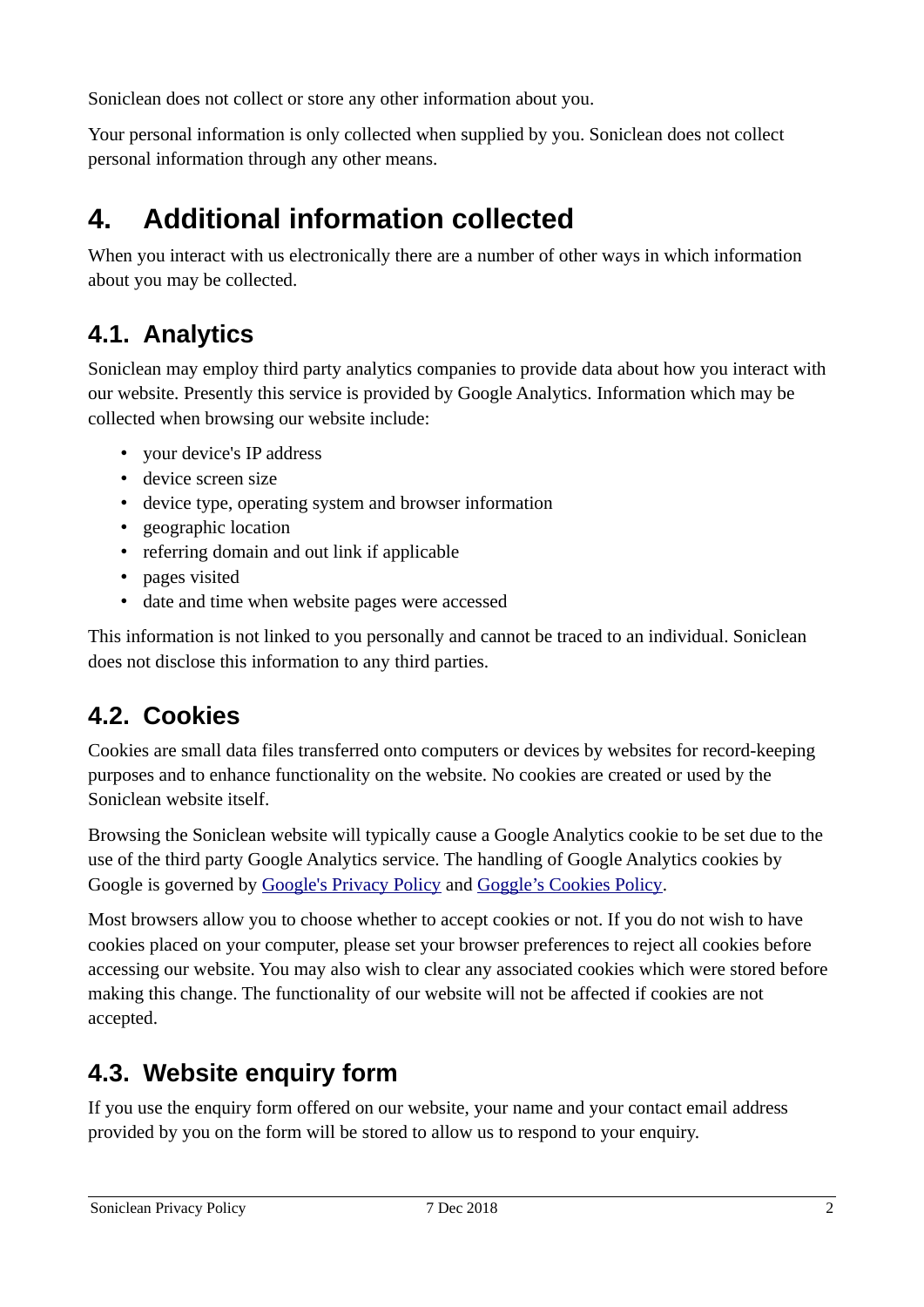## **4.4. Social networking services**

We use social networking services such as Twitter, LinkedIn, Facebook and YouTube to communicate with the public about our business. When you communicate with us using these services we may collect your personal information as supplied by you through these platforms, but we only use it to help us to communicate with you and the public. Your use of social networking services for any purpose (including but not limited to communication with Soniclean) gives the social media providers access to your personal information. These services have their own privacy policies and Soniclean has no control over how these services operate. You can access the privacy policies for [Twitter,](https://twitter.com/privacy?lang=en) [LinkedIn,](https://www.linkedin.com/legal/privacy-policy) [Facebook](https://www.facebook.com/legal/FB_Work_Privacy) and [YouTube](https://www.google.com/intl/en/policies/privacy/) (a part of Google) on their websites.

# **5. Disclosure**

Regardless of how the information was collected, Soniclean does not disclose your personal information to any third parties unless this is required to carry out normal business activities or we are compelled to by law enforcement. All personal information collected by Soniclean is stored in Australia.

When shipping products you have purchased, Soniclean will disclose your delivery address to the courier company used to deliver your goods. Your address may also be disclosed to the postal service if there is a requirement to send items to you.

Soniclean will never sell the personal information it collects.

Information collected by analytics companies and social media platforms is subject to the retention and disclosure policies of the respective companies. Soniclean has no control over these processes. This information may be held outside of Australia.

## **6. Storage and security of personal information**

Soniclean considers it a privilege to be entrusted with information about you and secures this information accordingly against unauthorised access. All personal information is stored in Australia, and we ensure that only staff who require your information have access to it.

In the event of a data breach, Soniclean undertakes to alert law enforcement and all other relevant authorities within 72 hours of discovery. All reasonable steps will be taken to inform victims of the breach and its nature. On discovery of a breach Soniclean will comply with all requests by law enforcement authorities, and steps will be immediately taken to secure the relevant systems and the information held on them.

# **7. Accessing and correcting personal information**

Under the Privacy Act (Australian Privacy Principles 12 and 13) you have the right to ask for access to personal information that we hold about you, and ask that we correct that personal information. You can ask for access or correction by contacting us and we must respond within 30 days. If you ask, we must give you access to your personal information, and take reasonable steps to correct it if we consider it is incorrect, unless there is a law that allows or requires us not to.